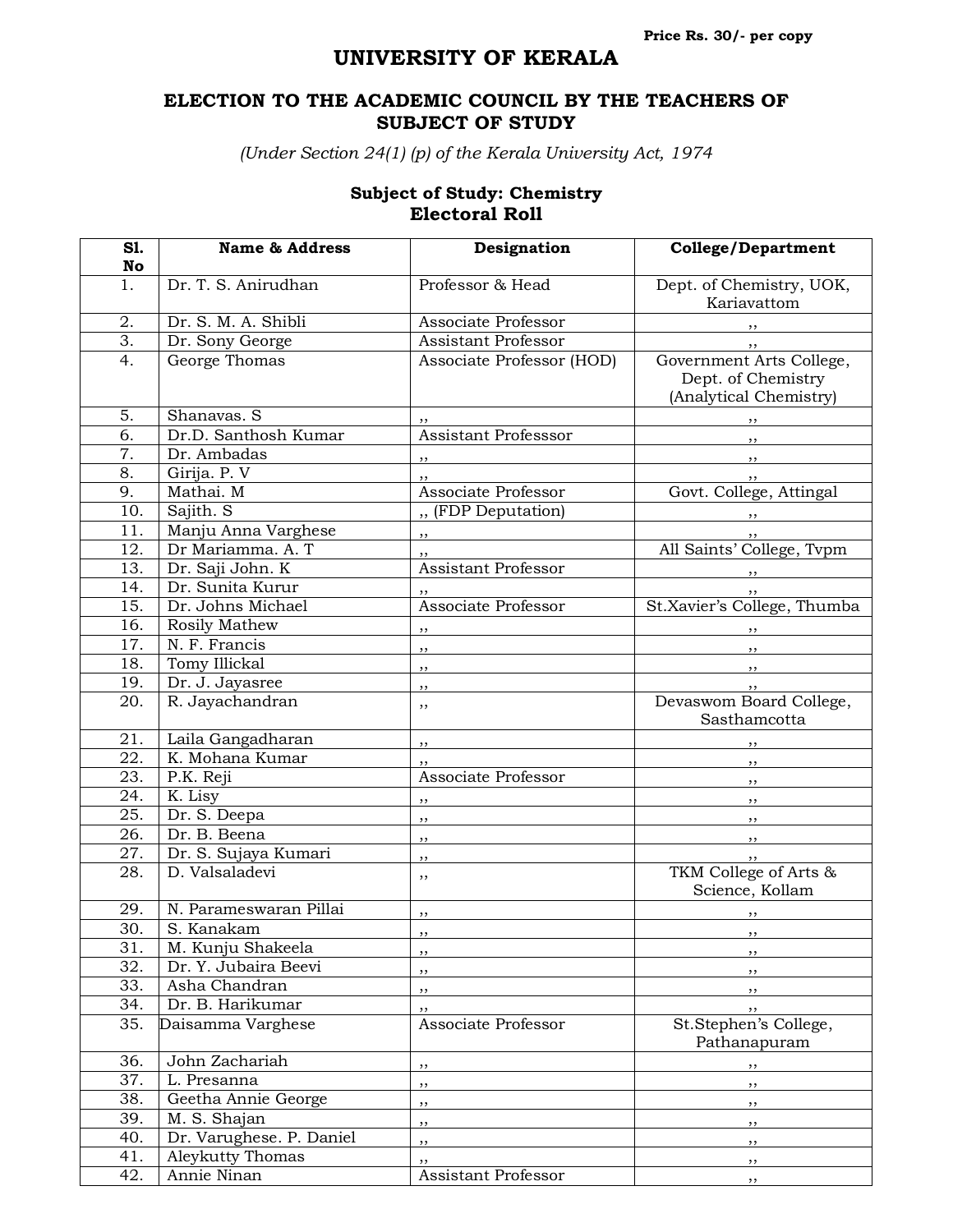| 43.               | Renu Thomas                | Associate Professor              |                                         |
|-------------------|----------------------------|----------------------------------|-----------------------------------------|
| 44.               | K. Radhakrishnan           | $, \,$                           | NSS College, Nilamel                    |
| 45.               | P. Sudhakaran Nair         | $, \,$                           | $\cdots$                                |
| 46.               | Dr. Anithakumari. V        | ,,                               | Sree Narayana College for               |
|                   |                            |                                  | Women, Kollam                           |
| 47.               | Amitha. V                  | $, \,$                           | $, \, \, \cdot$                         |
| 48.               | Santhi Radha               | $, \, \, \cdot$                  | $\overline{\phantom{a}}$                |
| 49.               | Dr. Reena Raveendran       | ,,                               | $, \,$                                  |
| $\overline{50}$ . | Dr. Chithra. P. G          | Assistant Professor              |                                         |
| $\overline{51}$ . | Dr. Nisha. V               | Associate Professor              | , ,                                     |
| 52.               | Dr. Suja. S                | <b>Assistant Professor</b>       | $, \,$                                  |
| 53.               | Pavitha. P. A              |                                  |                                         |
| 54.               | Archana. S. R              | $, \,$                           | $, \,$                                  |
| 55.               | Dr. Asha Bhanu. A. V       |                                  |                                         |
| $\overline{56}$ . | Geetha Devi. K. T          |                                  |                                         |
| 57.               | Dr. Sr. Janat Augusine. K  | Principal                        | St.Joseph's College for                 |
|                   |                            |                                  | Women, Alappuzha                        |
| 58.               | Jollyamma Abraham          | Associate Professor              | $\overline{\phantom{a}}$                |
| 59.               | Mary Mathew Thennattil     | $\overline{\phantom{a}}$         | $\overline{\phantom{a}}$                |
| 60.               | Rita Rani. J. Panaveli     | $\overline{\phantom{a}}$         | $\overline{\phantom{a}}$                |
| $\overline{61}$ . | Elizabeth Lukose           | $, \, \,$                        |                                         |
| 62.               | Roseline. P. J             | $, \,$                           |                                         |
| 63.               | Rachel Ninan               | $, \,$                           | St.Cyril's College, Adoor               |
| 64.               | Mary John                  | ,,                               |                                         |
| 65.               | Usha. K. T                 | , ,                              |                                         |
| 66.               | Anitha Thomas              | $, \,$                           | , ,                                     |
| 67.               | Zarina Bai. A              | ,,                               | TKM college of Engineering,<br>Kollam   |
| 68.               | J. T. Saifunnisa           |                                  |                                         |
| 69.               | Juhaina Ahad               | ,,                               |                                         |
| 70.               | Sreekumar. C. S            | ,,                               |                                         |
| 71.               | Dr. A. R. Chithradevi      | Assistant Professor              | $, \,$                                  |
| 72.               | Molice Thomas              | Associate Professor              | , ,<br>Christian College,               |
|                   |                            |                                  | Chengannur                              |
| 73.               | Dr. Sophia. K. Philip      | , ,                              |                                         |
| 74.               | Anna Kushy Jacob           | $, \,$                           | ,,                                      |
| 75.               | Dr. Desy. P. Koruthu       | $\ddotsc$                        | $\ddotsc$                               |
| 76.               | Dr. Rani Abraham           | Lecturer                         | ,,                                      |
| 77.               | Roshni Thomas              | ,,                               | ,,                                      |
| 78.               | Rekha Unni                 | $, \,$                           | ,,                                      |
| 79.               | Sujesh Baby                | Assistant Professor              | , ,                                     |
| 80.               | Teena Lis Luke             |                                  | ,,                                      |
| 81.               | Dr. Wilma Cyril            | Associate Professor              | Fatima Mata National<br>College, Kollam |
| 82.               | George Paul                |                                  |                                         |
| 83.               | Sheeja Mathews             | $, \, \,$                        | $, \,$                                  |
| 84.               | Dr. Suma. N                | $, \,$                           | $, \,$                                  |
| 85.               | Apsara. A. P               | ,,<br><b>Assistant Professor</b> | ,,                                      |
| 86.               | Sarau Devi. A              |                                  | $, \,$                                  |
| 87.               |                            | $, \,$                           | , ,                                     |
|                   | Dr. Biju Mathew            | $\overline{\phantom{a}}$         | $, \,$                                  |
| 88.               | Dr. Manohar. D. Mullassery | $, \, \, \cdot$                  | $, \,$                                  |
| 89.               | Dr. Noeline. B. Fernandez  | $, \,$                           | ,,                                      |
| 90.               | Mary Nancy. T. E           | $, \,$                           | ,,                                      |
| 91.               | Mini. V                    | ,,                               | ,,                                      |
| 92.               | Dr. Shibu Joseph. S. T     | ,,                               | , ,                                     |
| 93.               | Sherine Mol. C. B          | , ,                              | ,,                                      |
| 94.               | Dr. S. Faizal              | Associate Professor              | Iqbal College, Peringammala             |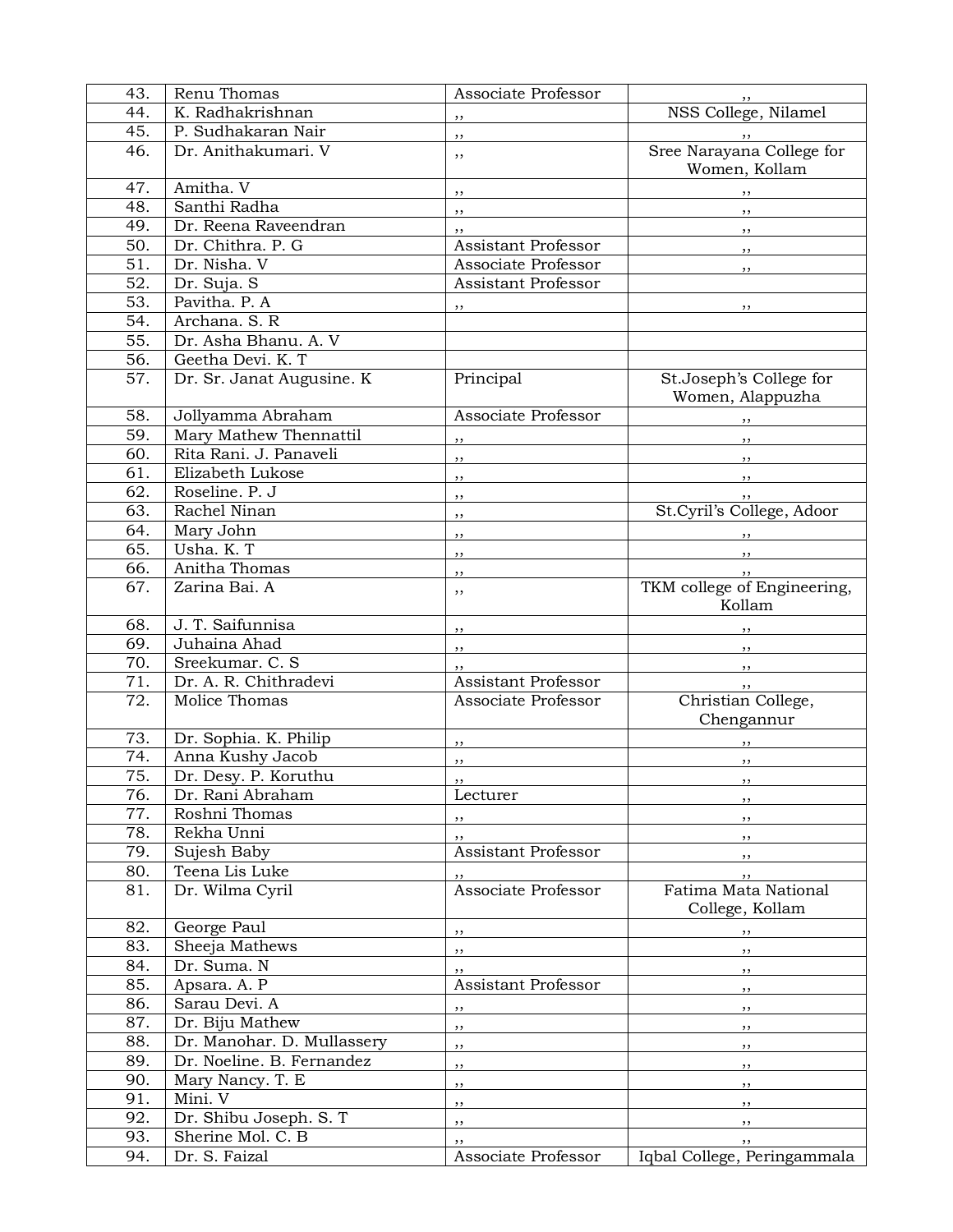| 95.               | K. V. Beena           | Associate Professor        | Sree Narayana College,<br>Cherthala  |
|-------------------|-----------------------|----------------------------|--------------------------------------|
| 96.               | Dr. Dhanya Viswam     | Assistant Professor        | ,,                                   |
| 97.               | S. Jesny              | ,,                         | ,,                                   |
| 98.               | Venu. S               | , ,                        | ,,                                   |
| 99.               | Dr.V.Santhakumari     | Associate Professor        | Sree Narayana College,<br>Kollam     |
| 100.              | K.S.Beena             | Associate Professor        | ,,                                   |
| 101.              | K.S.Meera             | Associate Professor        | ,,                                   |
| 102.              | Dr.K.Sreevalsan       | Associate Professor        | ,,                                   |
| 103.              | M.S.Vasanthakumar     | Associate Professor        | ,,                                   |
| $\overline{1}04.$ | V.B.Reetha            | Associate Professor        | ,,                                   |
| 105.              | Ambili Raj. D. B      | Associate Professor        | ,,                                   |
| 106.              | T.Shyma               | Associate Professor        | ,,                                   |
| 107.              | Dr.K.Serji            | Associate Professor        | ,,                                   |
| 108.              | Dr.Asha S.Kumar       | <b>Assistant Professor</b> | ,,                                   |
| 109.              | T.R.Sarunkumar        | Assistant Professor        | ,,                                   |
| 110.              | Nikil Chandra P.      | <b>Assistant Professor</b> | ,,                                   |
| 111.              | Sivakala S.           | Assistant Professor        | ,,                                   |
| 112.              | Dr. Suma. S           | , ,                        | ,,                                   |
| 113.              | Dr. M. Thankamony     | Associate Professor        | Sree Narayana College,<br>Punalur    |
| 114.              | Dr. Arun. V           | <b>Assistant Professor</b> | ,,                                   |
| 115.              | Arunima. S. R         | ,,                         | ,,                                   |
| 116.              | Jisha Sreedharan      | ,,                         | ,,                                   |
| 117.              | Raji. V               | ,,                         | ,,                                   |
| 118.              | Suja Mary Kurein      | Associte Professor         | Bishop Moore College,<br>Mavelikkara |
| 119.              | Dr.Laly A. Pothen     | ,,                         | ,,                                   |
| 120.              | Jessy Anu Philip      | Lecturer                   | $, \,$                               |
| 121.              | Dr. Shirly Annie Paul | Associate Professor        | ,,                                   |
| 122.              | Siji K.Mary           | Assistant Professor        | ,,                                   |
| 123.              | Rekha Rose Koshy      | ,,                         | ,,                                   |
| 124.              | Deepa Thomas          | ,,                         | ,,                                   |
| 125.              | Abha. K               | <b>Assistant Professor</b> | ,,                                   |
| 126.              | Dr. Chandrikadevi. R  | Principal                  | NSS College, Cherthala               |
| 127.              | Dr.V.S.Sheela         | Associate Professor        | ,,                                   |
| 128.              | C.Nirmala Devi        | Associate Professor        | ,,                                   |
| 129.              | K.V.Vijayakumar       | Associate Professor        | ,,                                   |
| 130.              | S.Mohandas            | Associate Professor        | ,,                                   |
| 131.              | M.V.Saraswathi        | Associate Professor        | ,,                                   |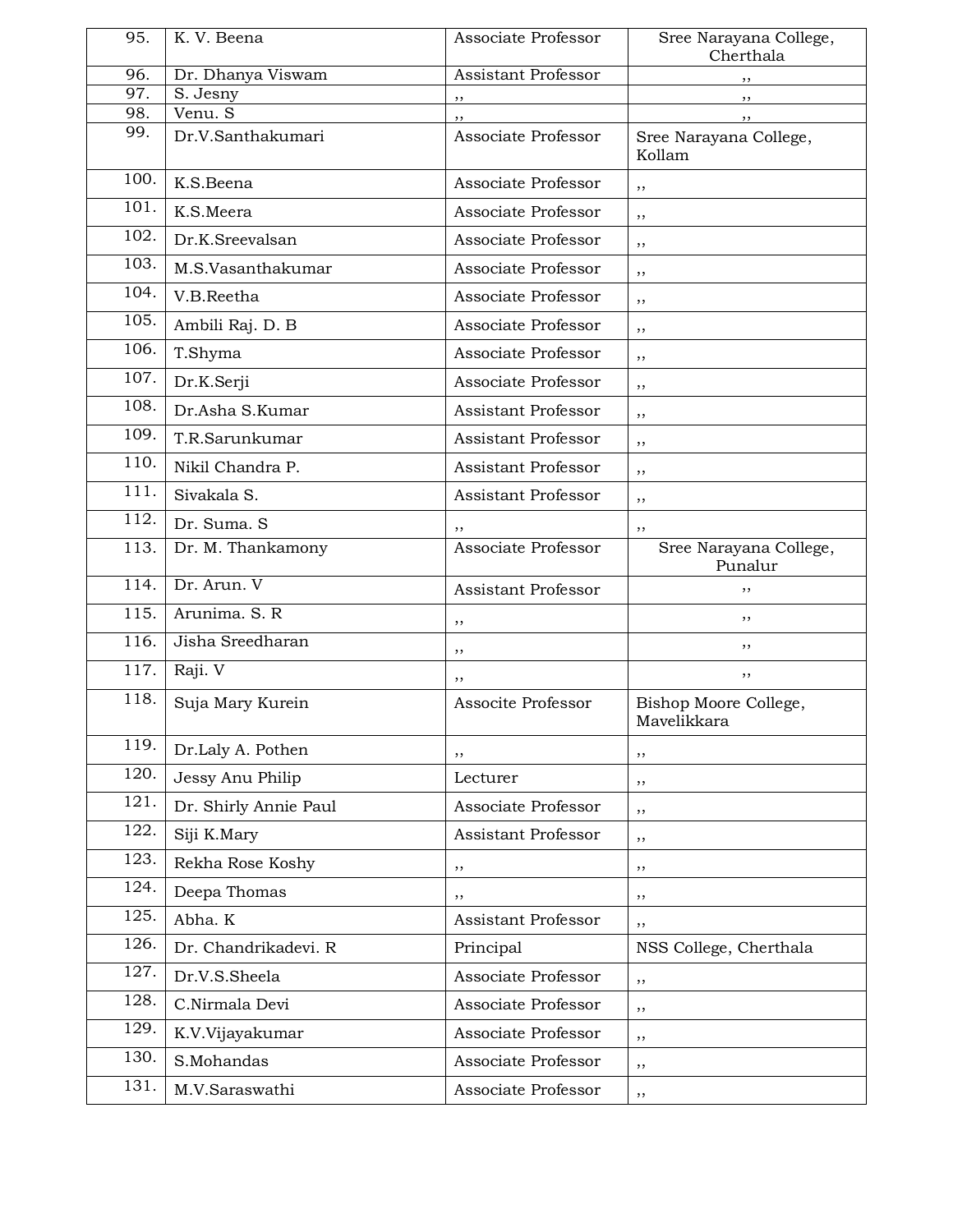| 132. | R.L.Renjini                            | Associate Professor        | ,,                                |
|------|----------------------------------------|----------------------------|-----------------------------------|
| 133. | Dr.V.Rajamani Amma                     | Associate Professor        | ,,                                |
| 134. | S.Mahadevi                             | Associate Professor        | ,,                                |
| 135. | Babu K.Panicker                        | Associate Professor        | ,,                                |
| 136. | Dr.G. Jaya Kumar                       | Principal                  | M G College, Tvpm                 |
| 137. | Dr. M.D. Ajithabai                     | Assistant Professor        |                                   |
| 138. | S. Vijayakumar                         | <b>Assistant Professor</b> | ,,                                |
| 139. | T. Asha                                | Assistant Professor        | ,,                                |
| 140. | S. Jalajamony                          | Assistant Professor        | , ,                               |
| 141. | Dr.C.G. Radhakrishnan Namboori         | <b>Assistant Professor</b> | , ,                               |
| 142. | Dr. M.R Sudarsana Kumar                | <b>Assistant Professor</b> | ,,                                |
| 143. | Dr. K. Sankar                          | Assistant Professor        | ,,                                |
| 144. | Dr.R.Sudhadevi                         | Assistant Professor        | ,,                                |
| 145. | Dr.S.Balachandran                      | Assistant Professor        | ,,                                |
| 146. | Salim. I                               | Associate Professor        | B.J. M. Govt. College,<br>Chavara |
| 147. | R. Chandrasekharan Nair                | Associate Professor        | Sanatana Dharma College,          |
| 148. | K. Jayasree                            | Associate Professor        | Alappuzha                         |
| 149. | S. Suryakumari                         | Associate Professor        | ,,                                |
| 150. | V.P. Karthika Devi                     |                            | ,,                                |
| 151. |                                        | Lecturer                   | ,,                                |
| 152. | P. Ajitha Kumary<br>R. Harikumar Varma | Lecturer<br>Lecturer       | ,,                                |
| 153. | G. Jayasree                            | Lecturer                   | ,,                                |
| 154. | B. Ushakumary                          | Lecturer                   | ,,                                |
| 155. | C. Krishnakumar                        | Lecturer                   | ,,                                |
| 156. | K.H. Prema                             | Lecturer                   | ,,                                |
| 157. | P. Girija                              | Lecturer                   | ,,                                |
| 158. | P.S Parameswaran                       | Lecturer                   | ,,                                |
| 159. | S.Abdul Jabbar                         | Associate Professor        | ,,<br>MSM College, Kayamkulam     |
| 160. | K.S.Sreekumar                          | Associate Professor        | ,,                                |
| 161. | A.Sheela                               | Associate Professor        | ,,                                |
| 162. | Rajasree P.Nair                        | Associate Professor        | ,,                                |
| 163. | Dr. Neethu Sundaresan                  | Assistant Professor        | ,,                                |
| 164. | Divya V.                               | $, \,$                     | $, \,$                            |
| 165. | Sunitha.V                              | $, \,$                     | $, \,$                            |
| 166. | Dr.Lekshmi                             | ,,                         | $, \,$                            |
| 167. | Dr. Reena                              | ,,                         | ,,                                |
| 168. | M. Bino                                | ,,                         | SN college, Chempazhanthy         |
| 169. | Dr. V. Bhagavathy                      | ,,                         | ,,                                |
| 170. | Dr. S. Suma                            | ,,                         | ,,                                |
| 171. | Dr. K. Vijayakumar                     | $, \,$                     | ,,                                |
| 172. | K. P. Jayasree                         | ,,                         | ,,                                |
| 173. | S. Neelakumari                         | ,,                         | ,,                                |
| 174. | Sumam Ramachandran                     | ,,                         | ,,                                |
| 175. | Dr. R. Revamma                         | , ,                        | , ,                               |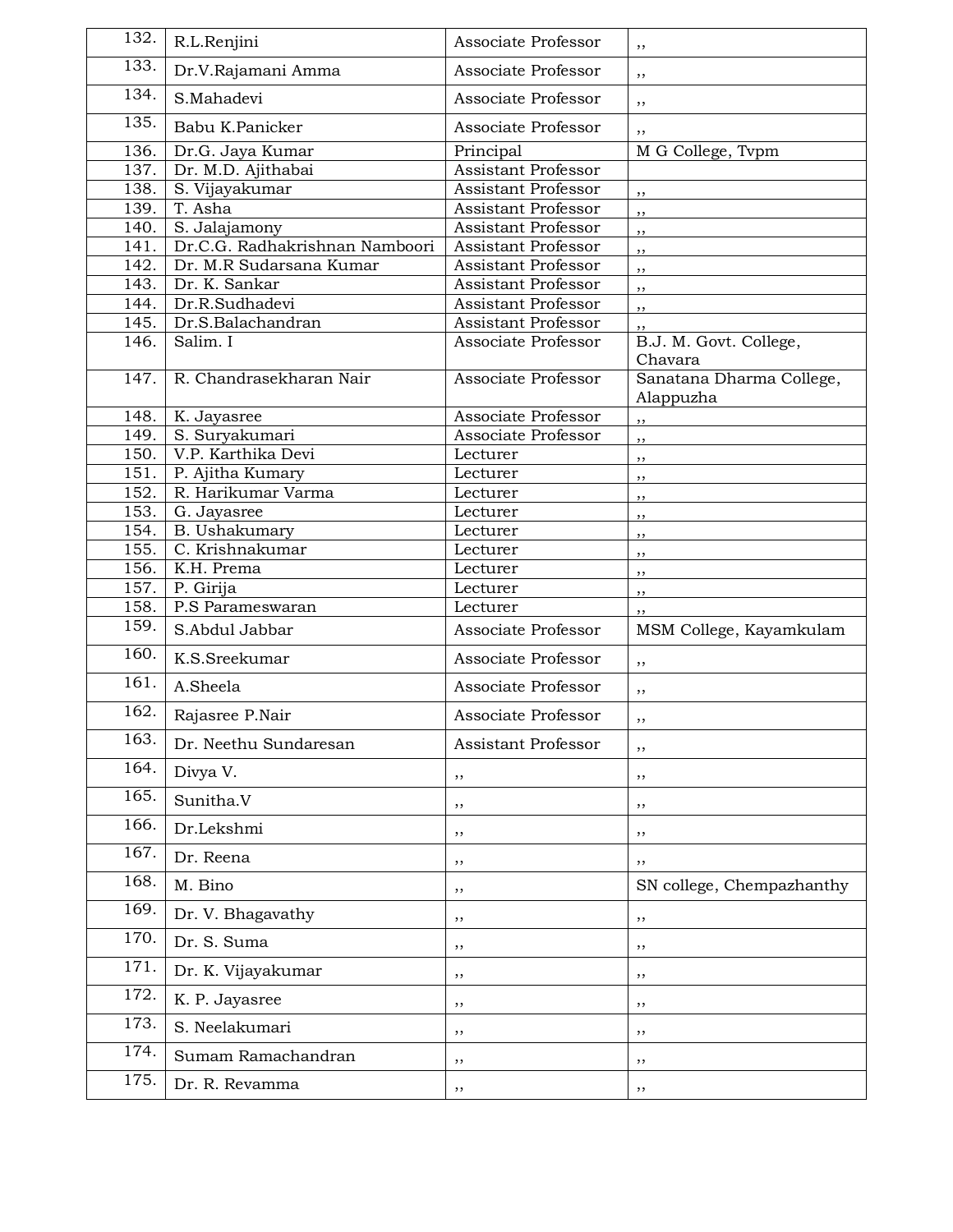| 176.               | Dr. I. G. Shibi                      | ,,                        | ,,                                       |
|--------------------|--------------------------------------|---------------------------|------------------------------------------|
| 177.               | Dr. T. Suresh                        | ,,                        | ,,                                       |
| 178.               | Prof. K. Sarojini                    | AssociateProfessor        | TKMM College,<br>Nangiarkulangara        |
| 179.               | Prof. P. Nandakumar                  | ,,                        | ,,                                       |
| 180.               | Dr. T. R. Smitha                     | Assistant Professor       |                                          |
| 181.               |                                      |                           | ,,                                       |
|                    | Prof. Sreeja                         | ,,                        | ,,                                       |
| 182.               | P. Devanand                          | Associate Professor       | Sree Ayyappa College,<br>Thiruvanvandoor |
| 183.               | Dr. Suresh Babu. G                   | Associate Professor       | St. Gregorios College,<br>Kottarakkara   |
| 184.               | Dr. George Mathew                    | $, \,$                    | $, \,$                                   |
| 185.               | Renu. M. Mathew                      | ,,                        | ,,                                       |
| 186.               | Santhamma Koshy                      | $, \,$                    | $, \,$                                   |
| 187.               | Jacob. G                             | $, \,$                    | $, \,$                                   |
| 188.               | Jessy. P. G                          |                           | ,,                                       |
| 189.               | Anju Alex                            | Assistant Professor       |                                          |
| 190.               | Dr. C. Moly Merceline                | Associate Professor       | University College, Tvpm                 |
| 191.               | A. Hisham                            | Assistant Professor       | $, \,$                                   |
| 192.               | Dr. M. L. Harikumaran Nair           | Associate Professor       | $, \,$                                   |
| 193.               | G. Rajeev<br>K.P. Lalitha            | ,,                        | $, \,$                                   |
| 194.               |                                      | ,,                        | $, \,$                                   |
| 195.               | Dr. V. Sadasivan                     | , ,                       | , ,                                      |
| 196.<br>197.       | Dr. G. S. Thara                      | , ,                       | ,,                                       |
| 198.               | Lekha. V. S<br>Preetha. B            | ,,<br>Assistant Professor | ,,                                       |
| 199.               | V. G. Vijukumar                      |                           | $, \,$                                   |
| 200.               | Syam Chand. S. S.                    | ,,                        | $, \,$                                   |
| 201.               | Rajesh. K                            | ,,                        | ,,                                       |
| 202.               | V. G. Vidya                          | ,,                        | ,,                                       |
| 203.               | Minitha. R                           | ,,                        | , ,                                      |
| 204.               | Shubha. S. Kumar                     | ,,<br>,,                  | ,,                                       |
| 205.               | D. Thankamony                        | Associate Professor       | VTM NSS College,<br>Dhanuvachapuram      |
| 206.               | Kumari Ashalatha. S                  | ,,                        | $, \, \,$                                |
| 207.               | Dr. G. S. Sreelatha                  | , , ,                     | $\overline{\phantom{a}}$                 |
| 208.               | P. Sutharsanan Nair                  | ,,                        | $\mathbf{z}$                             |
| 209.               | Dr. M. Sujatha                       | $, \,$                    | ,,                                       |
| 210.               | Dr. A. Mary Dorothy                  |                           | Govt. College for Women,<br>Typm         |
| 211.               | Dr. Bessy Raj. B. N                  |                           | ,,                                       |
| 212.               | Dr. V. Sasikala                      |                           | $, \,$                                   |
| 213.               | Dr. Annie George                     |                           | $, \,$                                   |
| 214.               | Dr. Ushakumary. D                    |                           | $, \,$                                   |
| $\overline{215}$ . | Sindhu. T. K                         |                           | $, \,$                                   |
| 216.               | Shibu Prasad. S                      |                           | $, \,$                                   |
| $\overline{2}17.$  | Sheemol. V. N                        |                           | ,,                                       |
| 218.               | Dr. Saji Alex                        |                           | ,,                                       |
| 219.<br>220.       | Biju. S<br>K.V. Dinesh Babu          |                           | $, \,$                                   |
| 221.               | V. K. Remadevi                       |                           | $, \,$                                   |
| 222.               |                                      | Associate Professor       | ,,<br>Mar Ivanios College, Tvpm          |
| 223.               | Jollykutty George<br>Mathews Cherian |                           |                                          |
| 224.               | V. Varghese                          | ,,                        | $\overline{\phantom{a}}$                 |
|                    |                                      | , ,                       | ,,                                       |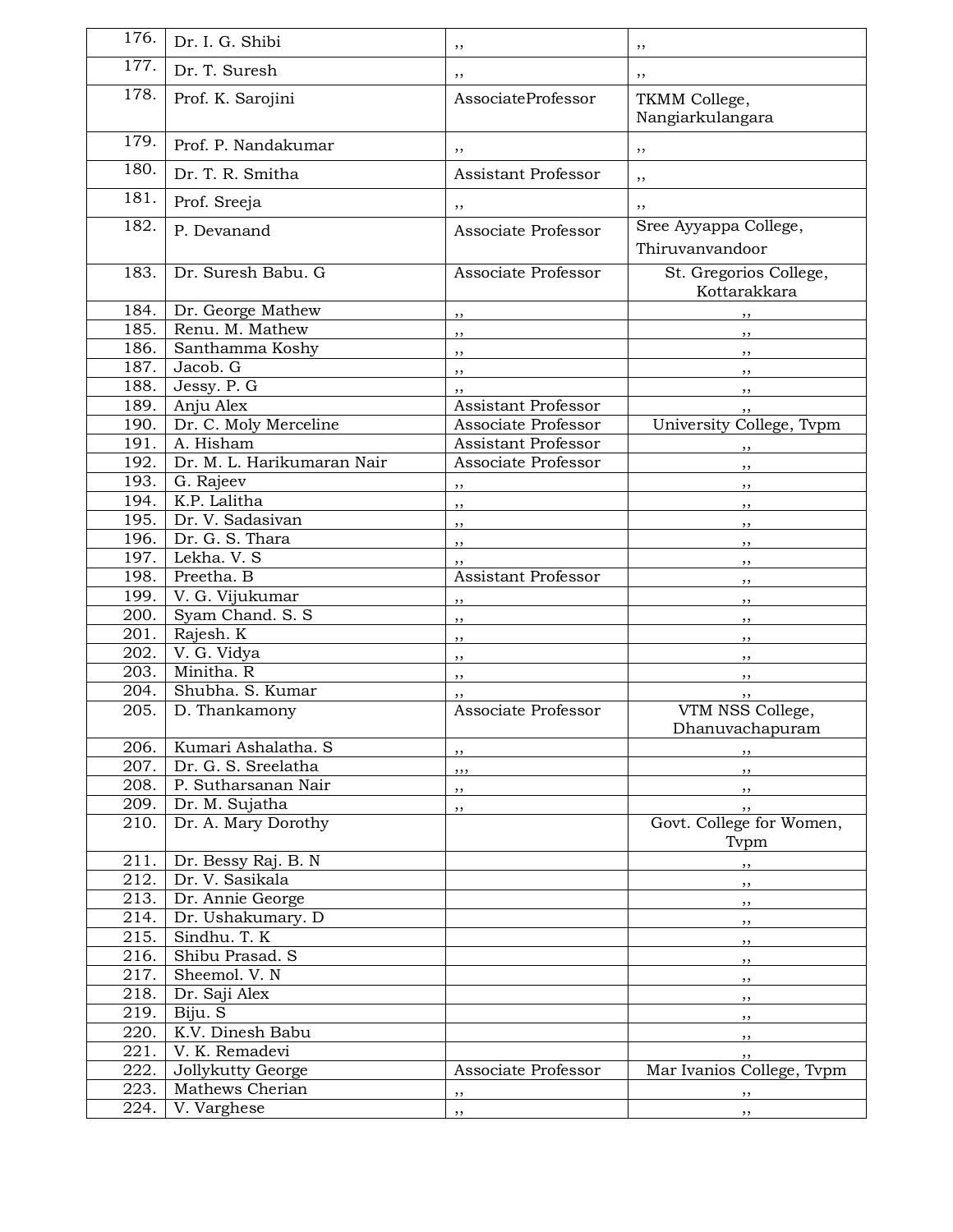| 225.              | Aleyamma Mathew        |                              | ,,                                   |
|-------------------|------------------------|------------------------------|--------------------------------------|
| 226.              | Johnson Varughese      | , ,                          | ,,                                   |
| 227.              | S. Lalitha             | , ,                          | ,,                                   |
| 228.              | Sumol Varghese         | ,,                           | $, \,$                               |
| 229.              | Jadu Samuel            | , , ,                        | $, \,$                               |
| 230.              | Suma. P. Oommen        | ,,                           | ,,                                   |
| 231.              | James. T. Joseph       | $, \,$                       | , ,                                  |
| 232.              | Dr. Suju. C. Joseph    | ,,                           | $, \,$                               |
| 233.              | Dr. Suja Mathai        | $, \,$                       | $, \,$                               |
| 234.              | S. Brabakumari         |                              | Christian College, Kattakada         |
| 235.              | Ancy Kuncheria         |                              | ,,                                   |
| 236.              | S.S. Sreekumari        |                              | $, \, \, \cdot$                      |
| 237.              | Dr. Glory Mathew       |                              | $\overline{\phantom{a}}$             |
| 238.              | I. Arulappan           |                              | $\overline{\phantom{a}}$             |
| 239.              | <b>Charles Finny</b>   |                              | $, \,$                               |
| 240.              | Sunitha Rani. S. P     |                              | $, \,$                               |
| 241.              | Dr. A. Maria Starvin   |                              | $, \,$                               |
| 242.              | Sree Priya             |                              | ,,                                   |
| 243.              | Dr. C. J. Mohanakumar  | Principal                    | MM NSS College, Kottiyam             |
| 244.              | K. Ajayakumar          | Associate Professor          |                                      |
| 245.              | K. G. Valsaladevi      | ,,                           | $\overline{\phantom{a}}$             |
| 246.              | T. L. Girija           | $, \,$                       | $\overline{\phantom{a}}$             |
| 247.              | Dr. T. S. Sujatha      | $, \,$                       | $, \,$                               |
| 248.              | Cheriyan. J. Kattezham | ,,                           | St. Michael's College,<br>Cherthala  |
| 249.              | K. A. Haridas          | $, \,$                       |                                      |
| 250.              | Lester Sebastine       | , ,                          | , ,                                  |
| 251.              | Manoj. P               | <b>Assistant Professor</b>   | $, \, \, \cdot$                      |
| 252.              | Seena Elizabeth George | ,,                           | $, \,$                               |
| 253.              | Pearl Augustine        | ,,                           | ,,                                   |
| 254.              | Liya Jose. M           | ,,                           | $, \,$                               |
| 255.              | James Manuel           | ,,                           | $, \,$                               |
| 256.              | Ajitha. M. Nair        | Associate Professor<br>(HOD) | NSS College, Pandalam                |
| 257.              | N. Subhadrambika       | $, \,$                       | $, \,$                               |
| 258.              | D. Gopi Mohan          | ,,                           | ,,                                   |
| 259.              | K. S. Usha Devi        | $, \,$                       | , ,                                  |
| 260.              | B. Harikumar           | ,,                           | ,,                                   |
| 261.              | S. Shanthi             | $, \,$                       | ,,                                   |
| 262.              | B. Ramesh Kumar        | ,,                           | ,,                                   |
| 263.              | Dr. Shyama Nair        | $, \,$                       | ,,                                   |
| 264.              | Dr. P. K. Sreekumar    | ,,                           | ,,                                   |
| 265.              | Dr. S. Sreelatha       | Assistant Professor          | , ,                                  |
| 266.              | Dr. K. Sudheeshkumar   | Associate Professor          | Sree Narayana College,<br>Sivagiri   |
| 267.              | Dr. R. Mohanakumar     | ,,                           | ,,                                   |
| 268.              | S. Sathlaj             | ,,                           | ,,                                   |
| 269.              | C. R. Kalakumari       | ,,                           | ,,                                   |
| 270.              | Abhilasha              | ,,                           | ,,                                   |
| 271.              | V. S. Thampi Das       | ,,                           | ,,                                   |
| 272.              | A. Joly                | ,,                           | , ,                                  |
| 273.              | R. Biju                | Assistant Professor          | ,,                                   |
| 274.              | Reshmi Jaya Raveendran | $, \,$                       | $, \,$                               |
| 275.              | Dr. S. Suja            | ,,                           | Sree Narayana College,<br>Chathannur |
| 276.              | Dr. S. V. Manoj        | ,,                           | $, \,$                               |
| $\overline{2}77.$ | Dr. N. B. Sreekala     | , ,                          | $, \, \,$                            |